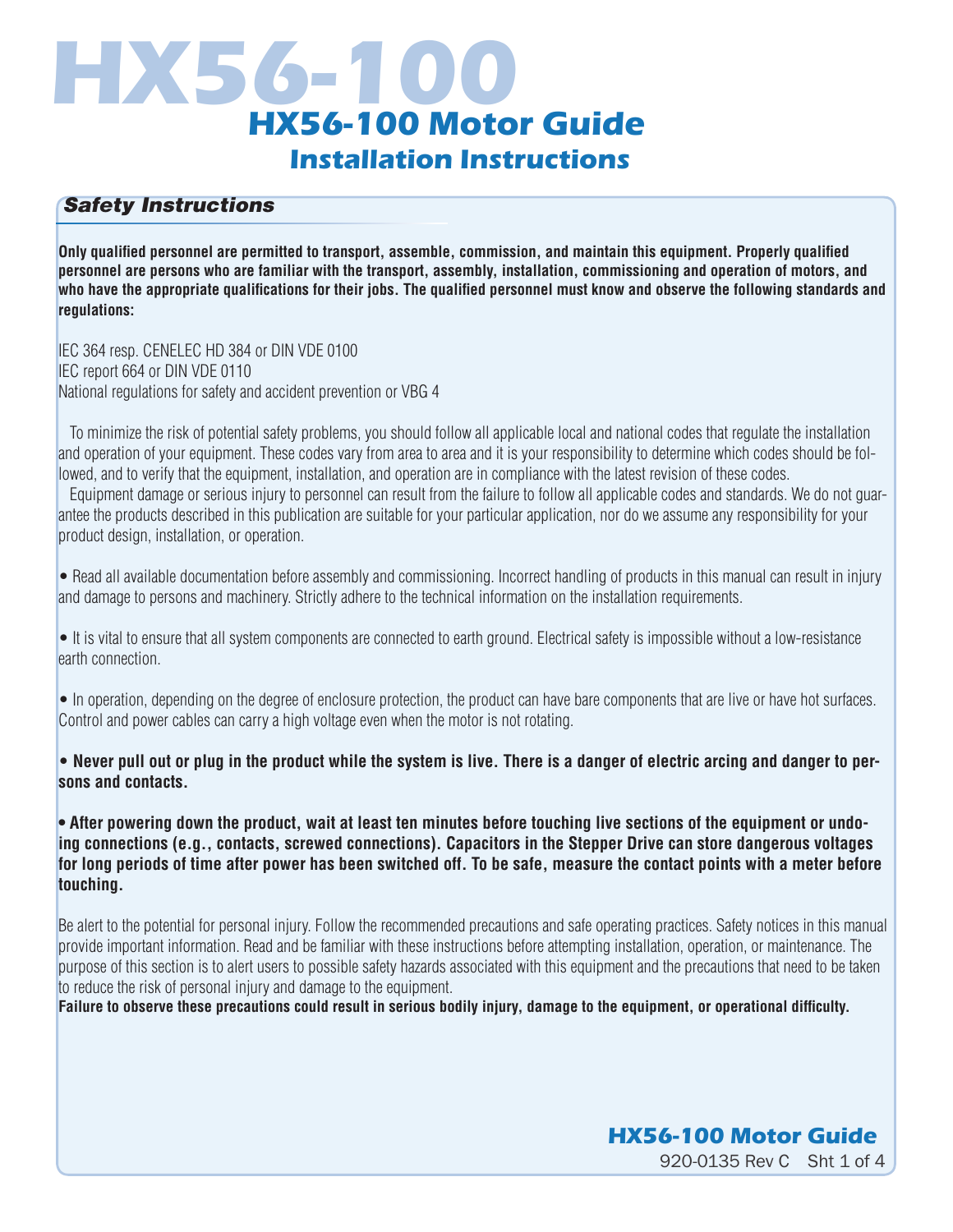#### *This motor complies with the following standards:*

- UL 674 ELECTRIC MOTORS AND GENERATORS FOR USE IN HAZARDOUS (CLASSIFIED) LOCATIONS Edition 5 Revision Date 2017-05-19
- UL 1004-1, 2nd Edition, Revision Date 2017-03-08
- CSA C22.2 NO. 145-11 MOTORS AND GENERATORS FOR USE IN HAZARDOUS LOCATIONS Edition 3 Issue Date 2017-05-01
- CSA C22.2 No. 60079-0, 3rd Edition, Revision Date 2015-10-01
- CSA C22.2 No. 60079-1, 3rd Edition, Revision Date 2016-05-01
- CSA C22.2 No. 100-14, 7th Edition, Revision Date 2017-04-01
- IEC 60034-5 ROTATING ELECTRICAL MACHINES PART 5: DEGREES OF PROTECTION PROVIDED BY THE INTEGRAL DESIGN OF ROTATING ELECTRICAL MACHINES (IP CODE) - Edition 4.1 - Revision Date 2006/11/01
- IEC 60079-0 EXPLOSIVE ATMOSPHERES. PT. 0: EQUIPMENT GENERAL REQUIREMENTS Edition 6 Revision Date 2013-07-26
- IEC 60079-1 ELECTRICAL APPARATUS FOR EXPLOSIVE GAS ATMOSPHERES. PT. 1, FLAMEPROOF ENCLOSURES "D" Edition 7 Revision Date 2015-09-18
- CENELEC EN 60079-0 EXPLOSIVE ATMOSPHERES PART 0: EQUIPMENT GENERAL REQUIREMENTS Edition N/A Revision Date 2013/01/01
- CENELEC EN 60079-1 EXPLOSIVE ATMOSPHERES PART 1: EQUIPMENT PROTECTION BY FLAMEPROOF ENCLOSURES "D" Edition N/A Revision Date 2014/10/01

# *Schedule of Limitations:*

- Motor assembly screws are permanently secured in place and not intended to be removed or replaced. The motor is not field serviceable or repairable. Please contact the OEM or www.applied-motion.com for replacement.
- Flameproof joints are not intended to be repaired. The motor is not field serviceable or repairable. Please contact the OEM or www.applied-motion.com for replacement.
- The HX56-100 stepper motor is to be used with Applied Motion Products, Inc stepper drive models STAC6-Q-H or STAC6-Q-HA.

#### Electrical Ratings:

Voltage Rating: 120 VDC rms (170 VDC peak) Maximum Amps: 3.39 A rms (4.8A peak)/phase Maximum Watts: 246 Number of Phases: 2 Max RPM: 2200 Insulation: Class B Duty Rating: Continuous Ambient Temperature Rating: -40°C to +60°C Frequency Range: (Motor): PWM-Variable Torque 0 to 2.5 KHz Environmental Rating: IP66/Type 4X Operating Temperature Code (External Surfaces): UL / cUL T4A; ATEX / IECEx T5

#### Markings:

Applied Motion Products, Inc. 404 Westridge Dr Watsonville, CA 95076

USA: Class I, Division 1, Groups C & D. Class I, Zone 1, AEx db IIB Canada: Class I, Division 1, Groups C & D. Ex db IIB

IECEx Cert Number: IECEx UL 18.0057X Ex db IIB T5 Gb  $-40^{\circ}$ C  $\leq$  T<sub>amb</sub>  $\leq$  +60 $^{\circ}$ C

ATEX Cert Number: DEMKO 18 ATEX 2016X



# **HX56-100 Motor Guide**

920-0135 Rev C Sht 2 of 4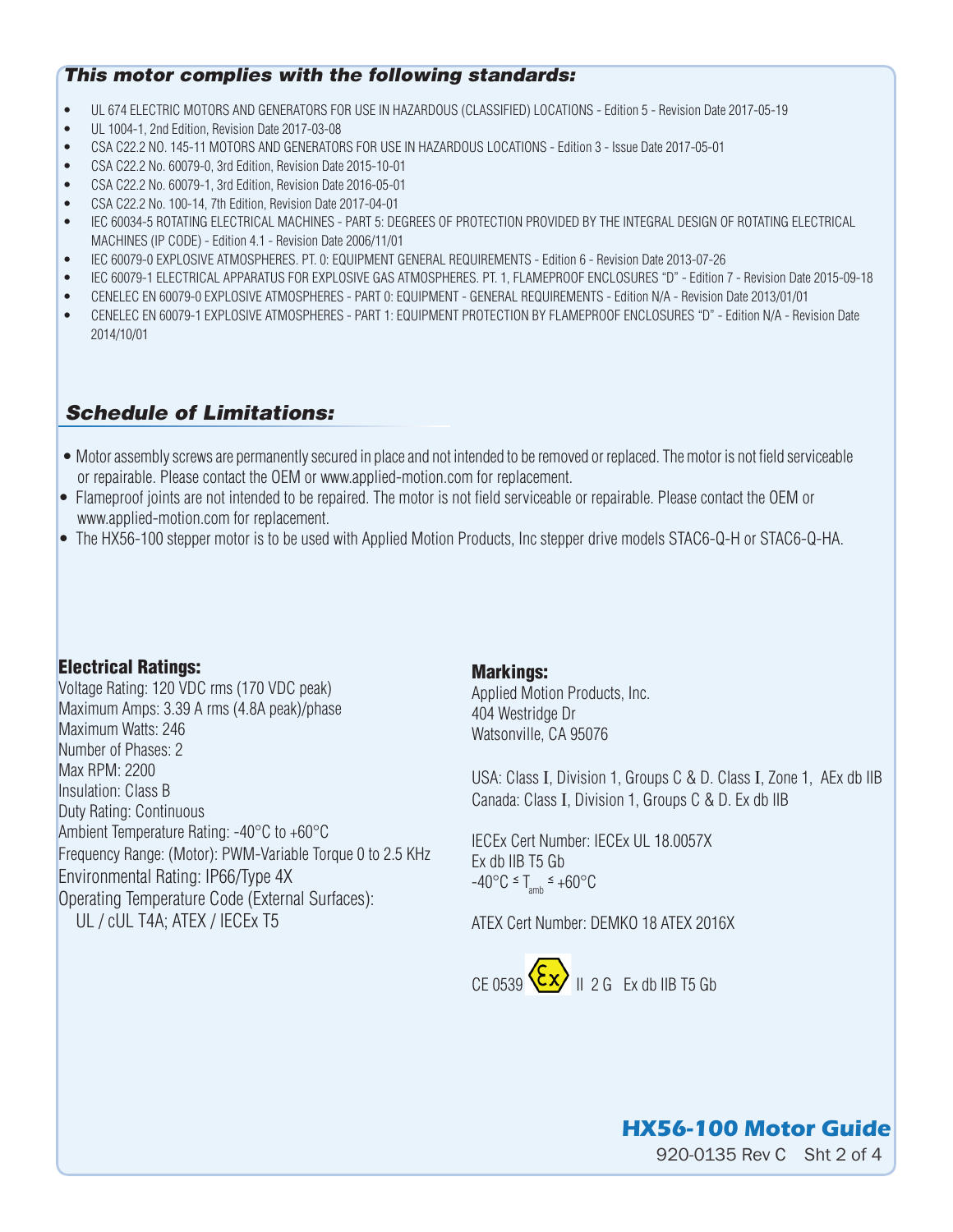## *Speed Torque Curve*



#### *Mounting the Motor*

The HX56 motor should be securely fastened to a smooth, flat metal surface such as a gear head, that will help conduct heat away from the chassis. This motor is rated for use in a -40°C to +60°C ambient environment.

#### *• Never use this motor in a space where there is no air flow or where other devices cause the surrounding air to be more than 60°C.*

## *Motor Dimensions (mm)*



# *Field Wiring Terminal Block:*

| Mating Connector<br>(Type) | Manufacturer and P/N                           | <b>Required Wiring</b>                                                                                                                                                                            |
|----------------------------|------------------------------------------------|---------------------------------------------------------------------------------------------------------------------------------------------------------------------------------------------------|
| Motor (terminal block)     | Phoenix Contact G5/6-<br>Ex-2703198 (included) | 4 wires plus ground required, solid or stranded CU, minimum -40°C<br>to 125°C 250V wire, 14 AWG to 12 AWG, 1 conductor per terminal,<br>stripping length 8 mm, tightening torque 0.6 Nm - 0.8 Nm. |
|                            |                                                | <b>HX56-100 Motor Guide</b><br>920-0135 Rev C Sht 3 of 4                                                                                                                                          |